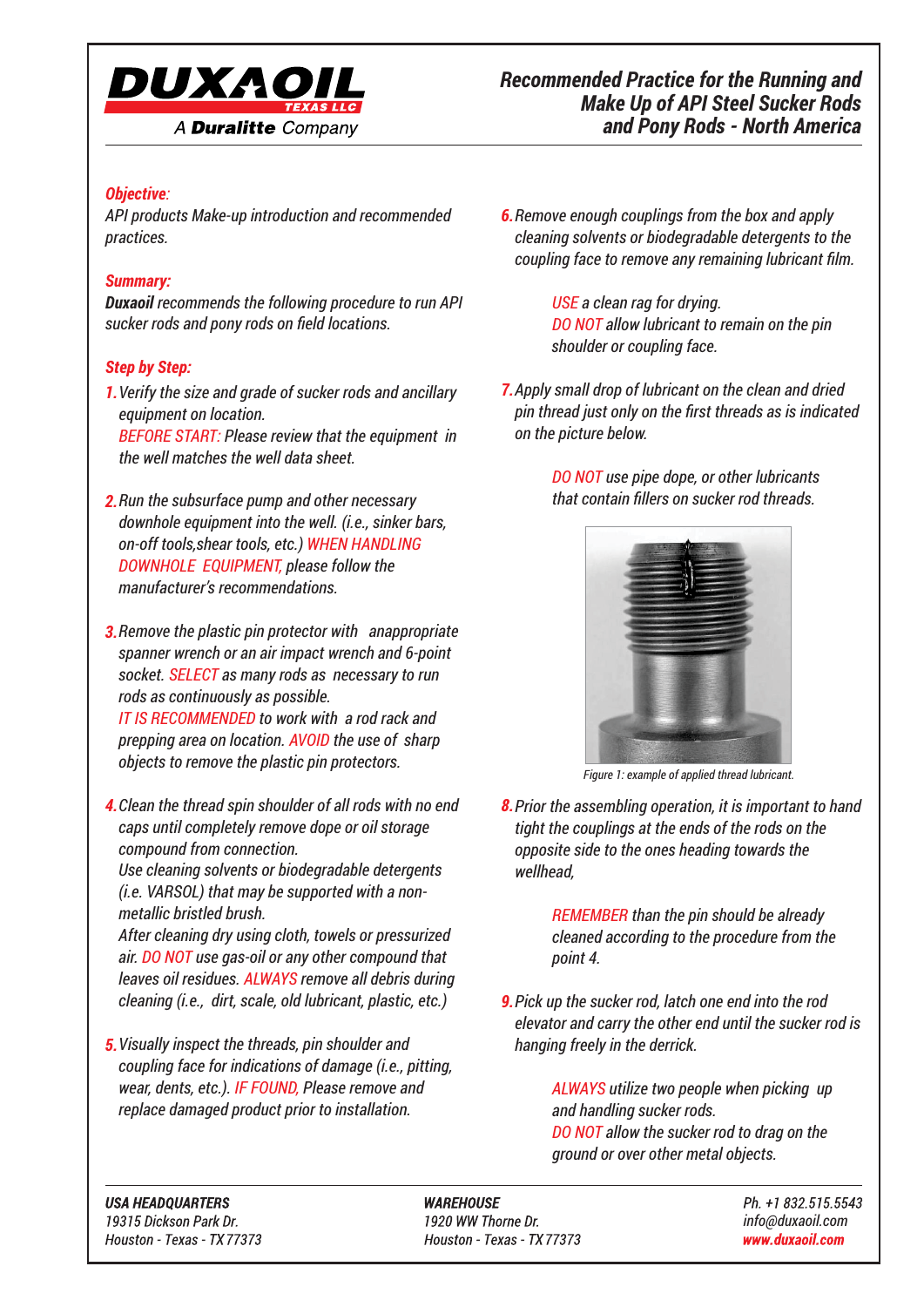

*Carefully "stab" the sucker rod onto the pump 10. bushing, pony rod pin, sinker bar pin or coupling, whichever is looking up. Start the lead or first threads by hand. With a rod wrench, spin the connection together until the pin shoulder and the coupling face touch, which is the hand-tight assembly.*

> *DO NOT over-tighten. The connection is hand-tight when the pin shoulder and the coupling face touch without extraneous pressure applied.*

*Draw or scribe a vertical line across the top end of 11. the coupling OD and the pin shoulder of the sucker rod.*

*Use an appropriate Circumferential Displacement (CD) Card to measure and draw a second mark across the pin shoulder in the direction of tightening.* 

*Repeat the procedure at the bottom end of the coupling. DO assure that you are using the proper CD Card for your application. See the Circumferential Displacement Cards information sheet for details.*

*Use power tongs for final tightening, following the 12. proper procedures for usage and calibration shown below.*

#### *Power Tong Calibration and Usage Procedures:*

- *(a) Back the tong pressure off to zero and position the power tongs on the connection.*
- *(b) Attain full throttle and maintain constant engine RPM.*
- *(c) Engage the power tongs and slowly increase the tong pressure until the first drawn mark on the coupling rotates to the second mark on the pin shoulder. The power tongs should come to a complete stop (i.e., the power tongs should stall) while engaged. DO NOT hit (bump) the connection again with the power tongs.*
- *(d) Run this connection in the well.*
- *(e) Repeat steps 3 through 10 with respect to handling, stabbing, hand-tightening the assembly and marking the connection for the next sucker rod.*
- *(f) Attain full throttle and maintain constant engine RPM.*
- *(g) Engage the power tongs and displace the connection at the current tong pressure setting. The power tongs should come to a complete stop (i.e., the power tongs should stall) while engaged. DO NOT hit (bump) the connection again with the power tongs.*
- *(h) Check the pin shoulder and coupling marks for the correct displacement. If necessary, adjust the tong pressure, break and remake the connection.*
- *(i) Once the correct displacement is obtained, run this connection in the well.*
- *(j) With correct displacement now established, repeat steps 12e through 12i for a total of five times to audit the mechanical integrity of the power tongs and related equipment before proceeding to step 13.*



**USA HEADOUARTERS** 19315 Dickson Park Dr. Houston - Texas - TX 77373 **WAREHOUSE** 1920 WW Thorne Dr. Houston - Texas - TX 77373 Ph. +1 832.515.5543 *info@duxaoil.com* www.duxaoil.com